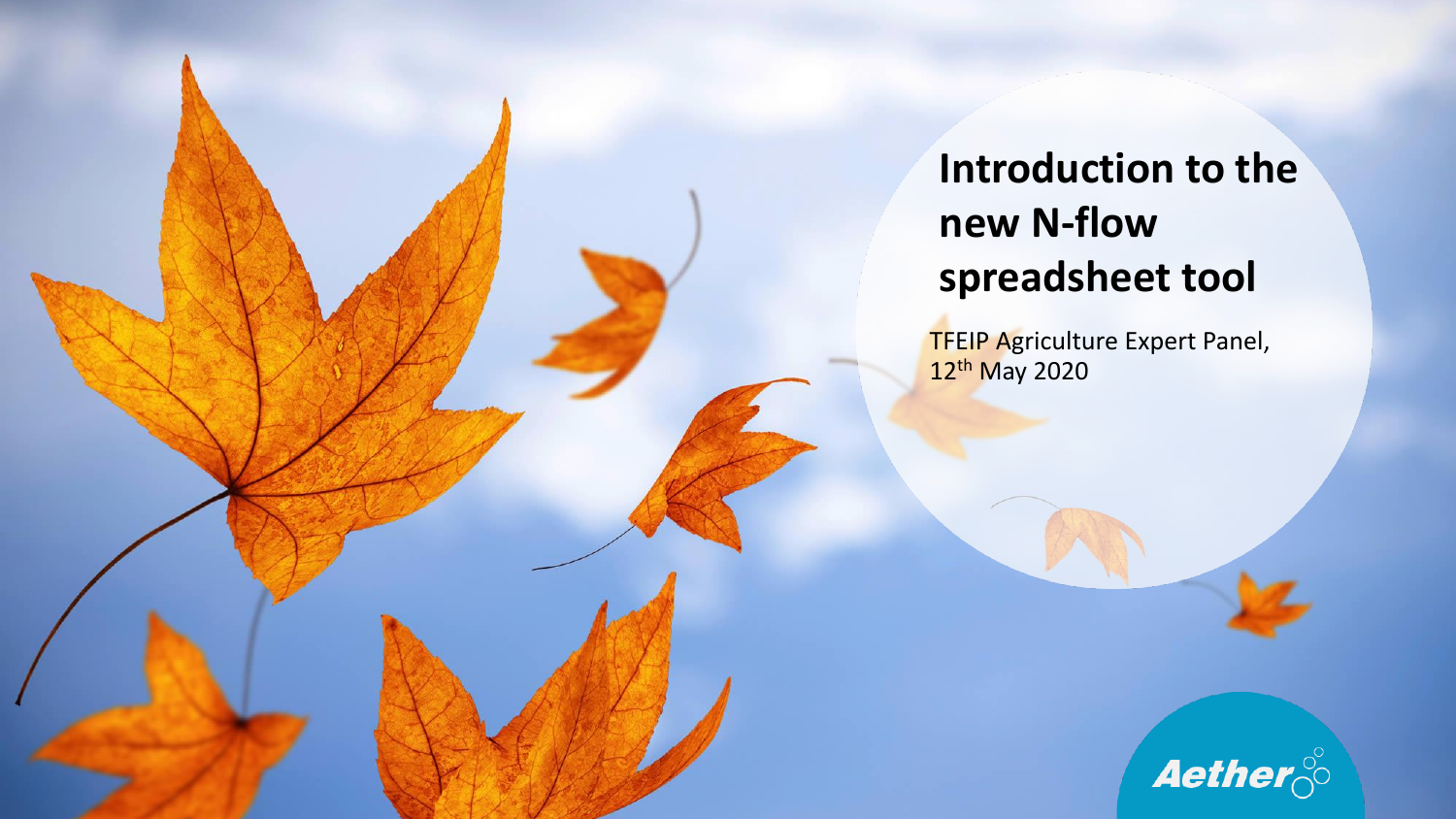- 1. What is the Tier 2 nitrogen flow methodology, and why use it?
- 2. General information about the tool
- 3. Live demo of layout and key features
- 4. Question and answer session

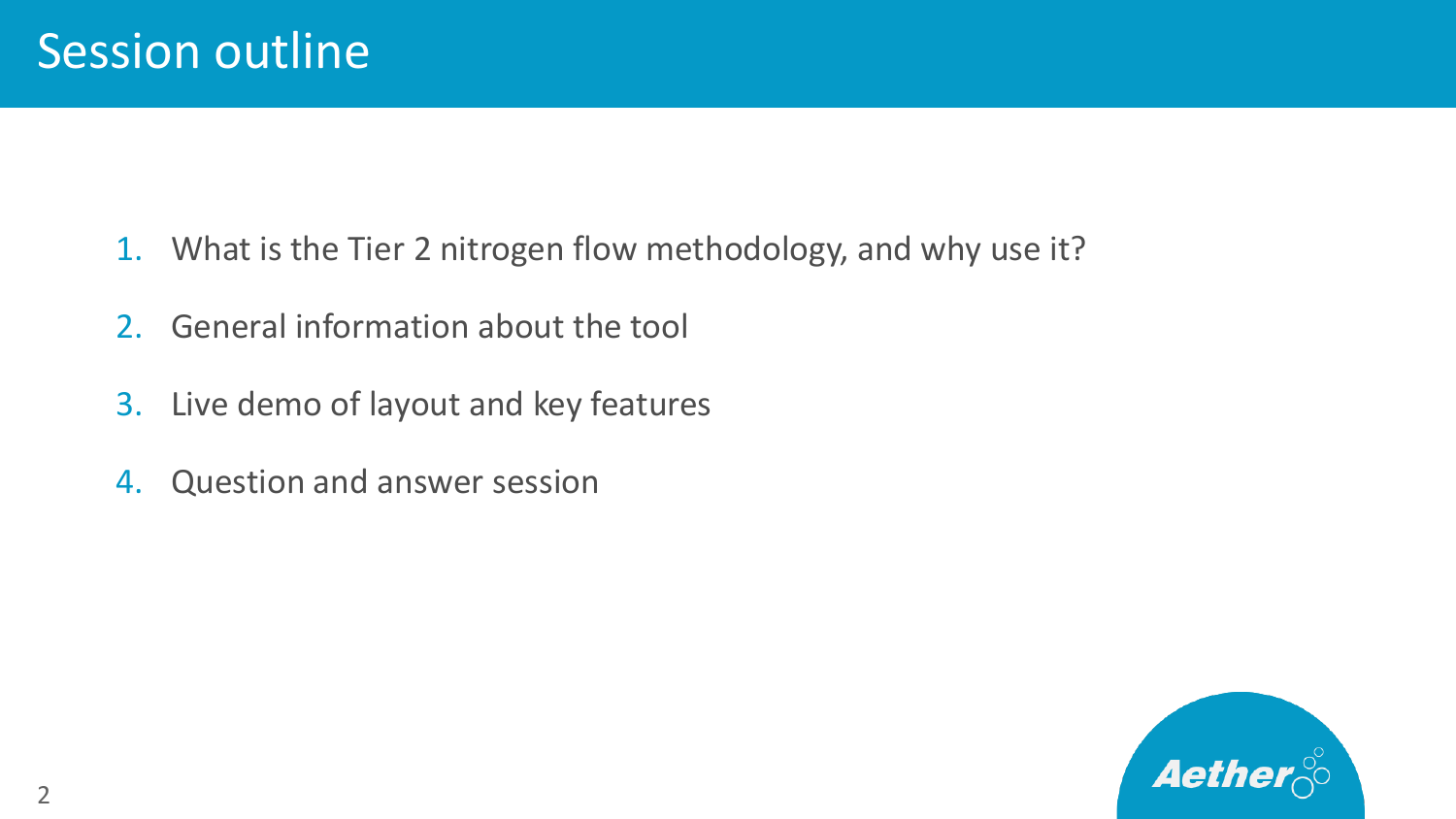# What is the Tier 2 nitrogen flow methodology?

- A mass-flow approach to calculating nitrogen species emissions from all stages of livestock manure-related emissions
- Basic activity data is N excreted
- Stepwise calculation based on the flow of ammoniacal nitrogen (TAN) through the system
- Pollutants estimated:  $NH_3$ , NO<sub>x</sub> and N<sub>2</sub>O



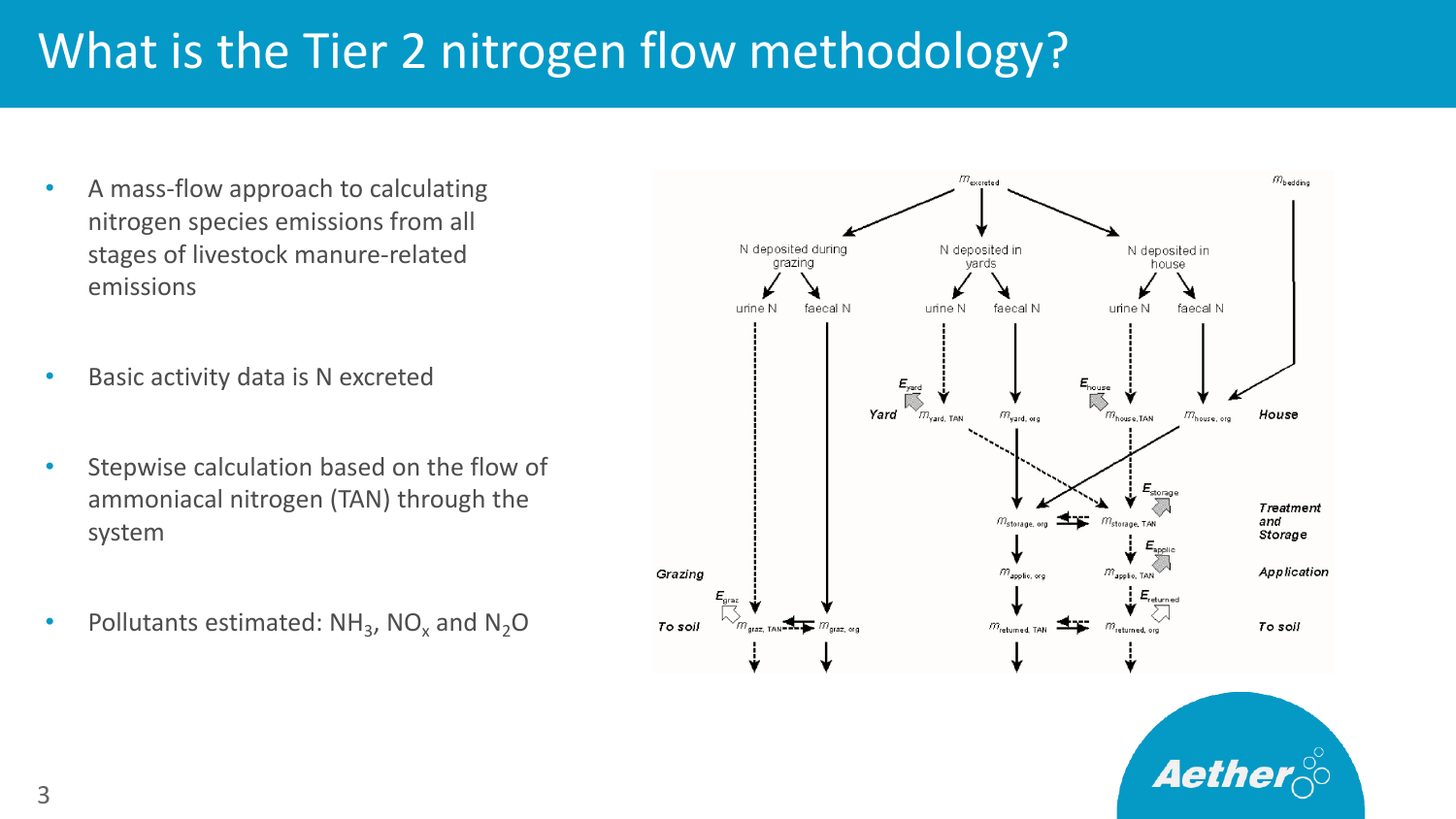# Why use the Tier 2 approach?

#### Advantages: But...

- More accurate TAN based EFs
- Impacts of changes early in the process are reflected in downstream emissions
- Mass balance can be used for checking inputs = outputs
- Consistency of reporting with IPCC guidelines
- "Tier 3 ready" stepwise structure facilitates inclusion of abatement measures into calculations

- Needs more data than Tier 1 approach
- Apparent complexity may be offputting
- No defaults available for some parameters

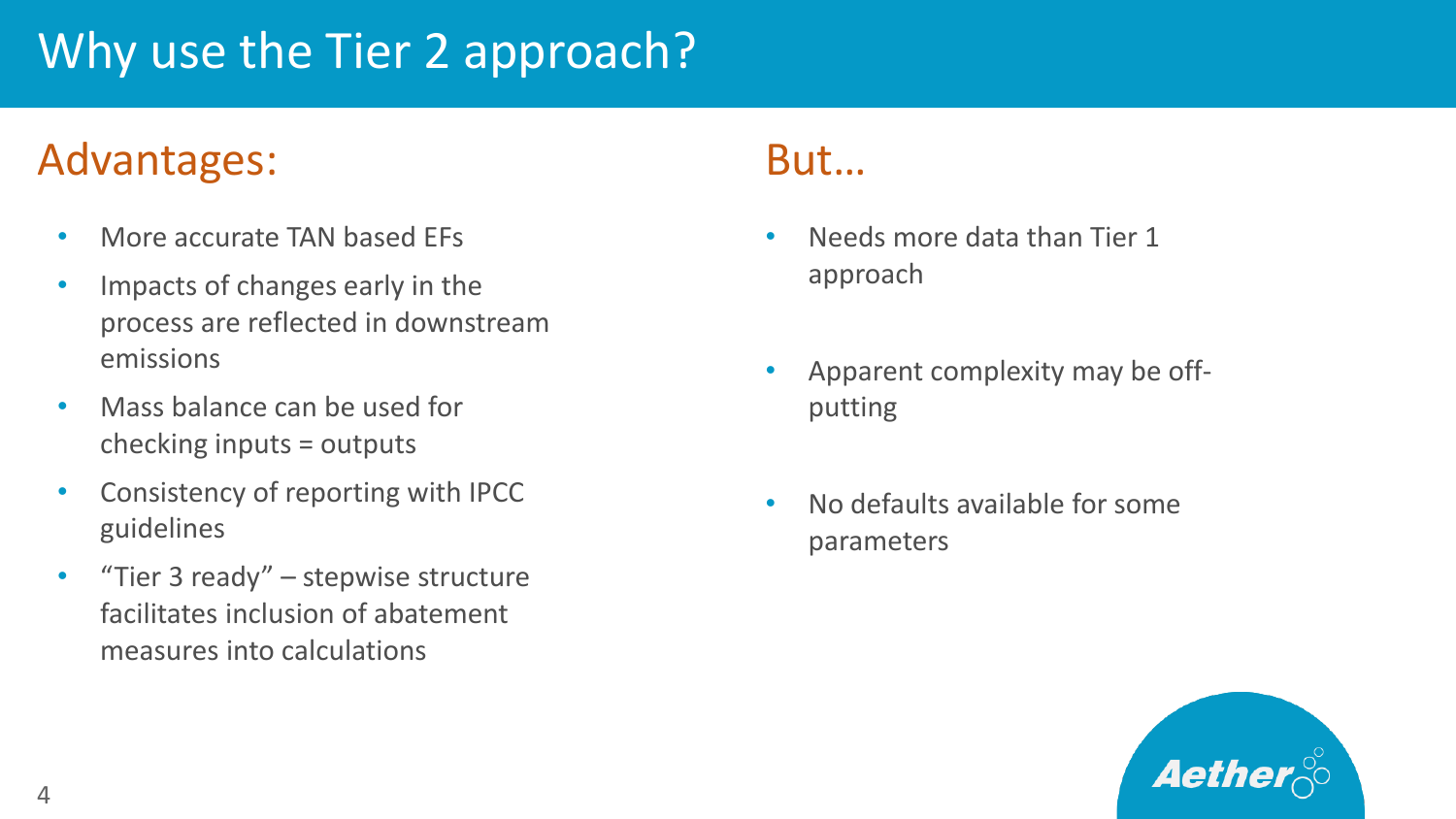### Purpose of the spreadsheet tool

- Intended as a template for compilers to work from and customise to their national inventories, facilitating use and understanding of the tier 2 method.
- Template contains default animal categories, EFs and other parameters from the GB 2019, and IPCC 2006 guidelines (not yet using 2019 refinement)
	- But possible to change these\* see demo

*\*All sheets are locked to prevent accidental edits, but can be unlocked without a password*

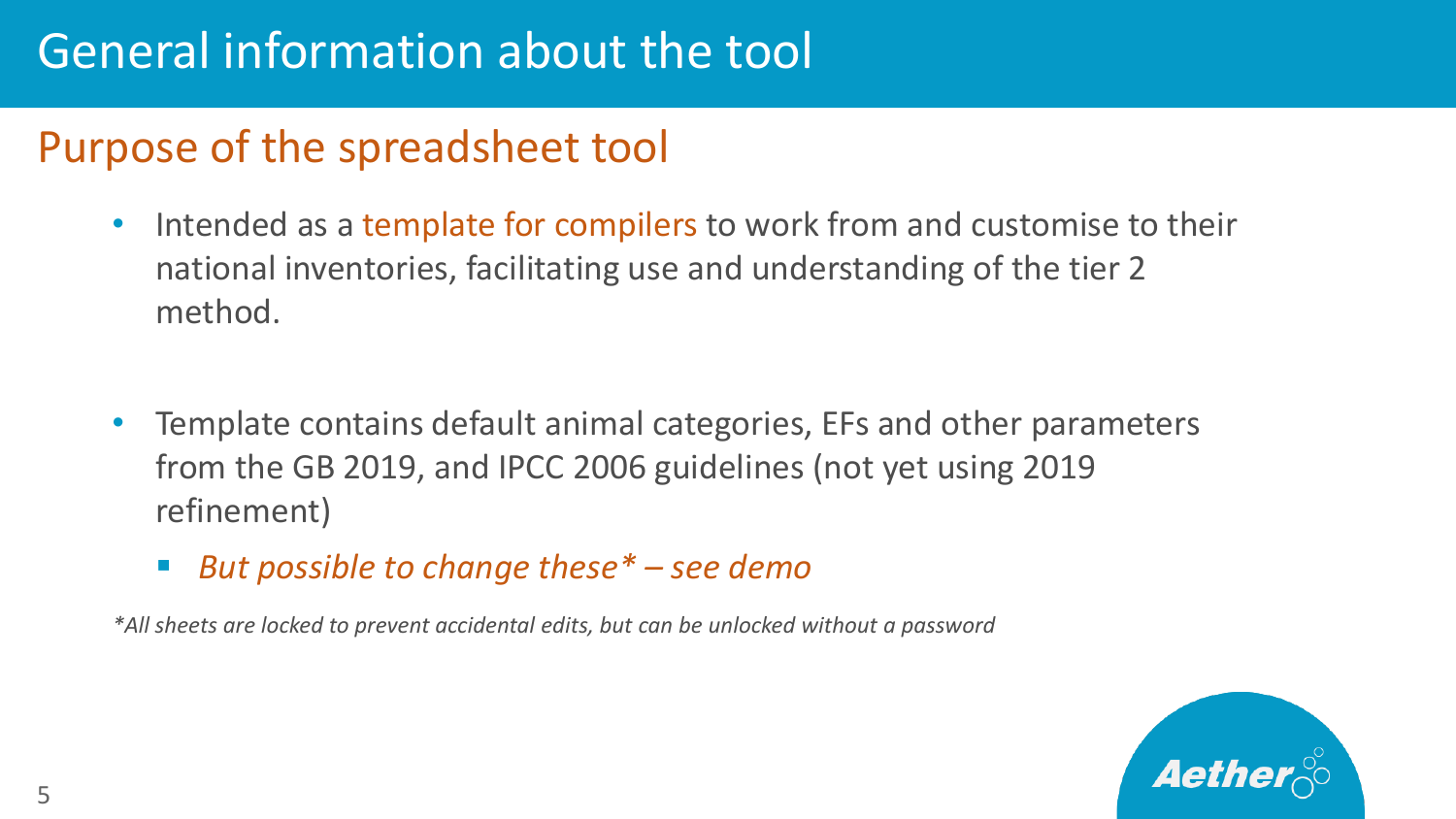## Why has the spreadsheet tool been updated?

*2013 GB tool:*

| Step 3. Calculation of<br><b>Total N</b> excretion |                       |         |                 |         |
|----------------------------------------------------|-----------------------|---------|-----------------|---------|
| deposited in buildings.                            |                       |         |                 |         |
| on outdoor yards and                               |                       |         |                 |         |
| on grazed land                                     |                       |         |                 |         |
| Input data                                         |                       |         |                 |         |
|                                                    |                       |         |                 |         |
|                                                    | Number of livestock   | 100     |                 |         |
|                                                    | <b>N</b> Excretion ka | 105     |                 |         |
|                                                    | % TAN excr            | 60      |                 |         |
|                                                    | Housed period, days   | 180     |                 |         |
|                                                    | % excreta on yards    | 25      |                 |         |
|                                                    |                       |         |                 |         |
| <b>Calculations</b>                                |                       |         |                 |         |
| Equation 5                                         | m grazN               | 3991.4  |                 |         |
| Equation 6                                         | m yardN               | 2625.0  |                 |         |
| Equation 7                                         | m buildN              | 3883.6  |                 |         |
| Total                                              |                       | 10500.0 |                 |         |
| <b>Check</b>                                       |                       | 0.000   |                 |         |
|                                                    |                       |         |                 |         |
| Step 4. Allocation of                              |                       |         |                 |         |
| organic-N and TAN                                  |                       |         |                 |         |
| excretion between                                  |                       |         |                 |         |
| buildings, outdoor                                 |                       |         |                 |         |
| vards and grazing                                  |                       |         |                 |         |
| Input data                                         |                       |         |                 |         |
| Equation 8                                         | m graz, TAN           |         | 2394.9 m grazN  | 3991.4  |
| Equation 9                                         | m yard, TAN           |         | 1575.0 m yardN  | 2625.0  |
| Equation 10                                        | m build, TAN          |         | 2330.1 m buildN | 3883.6  |
| Total                                              |                       | 6300.0  |                 | 10500.0 |
| <b>Check</b>                                       |                       | 0.000   |                 | 0.000   |
|                                                    |                       |         |                 |         |
|                                                    |                       |         |                 |         |
| Step 5. Estimate                                   |                       |         |                 |         |
| amounts of TAN                                     |                       |         |                 |         |
| deposited in buildings                             |                       |         |                 |         |

- Meet national inventory compilers' needs:
	- Allow time series calculations (cf. single year in old tool)
	- **Provide summaries by NFR code**
- Integrate 5B2 emissions
- Implement changes to methodology, emission factors and other parameters from GB 2019 update
- Implement calculation of some other manure-related 3D emissions

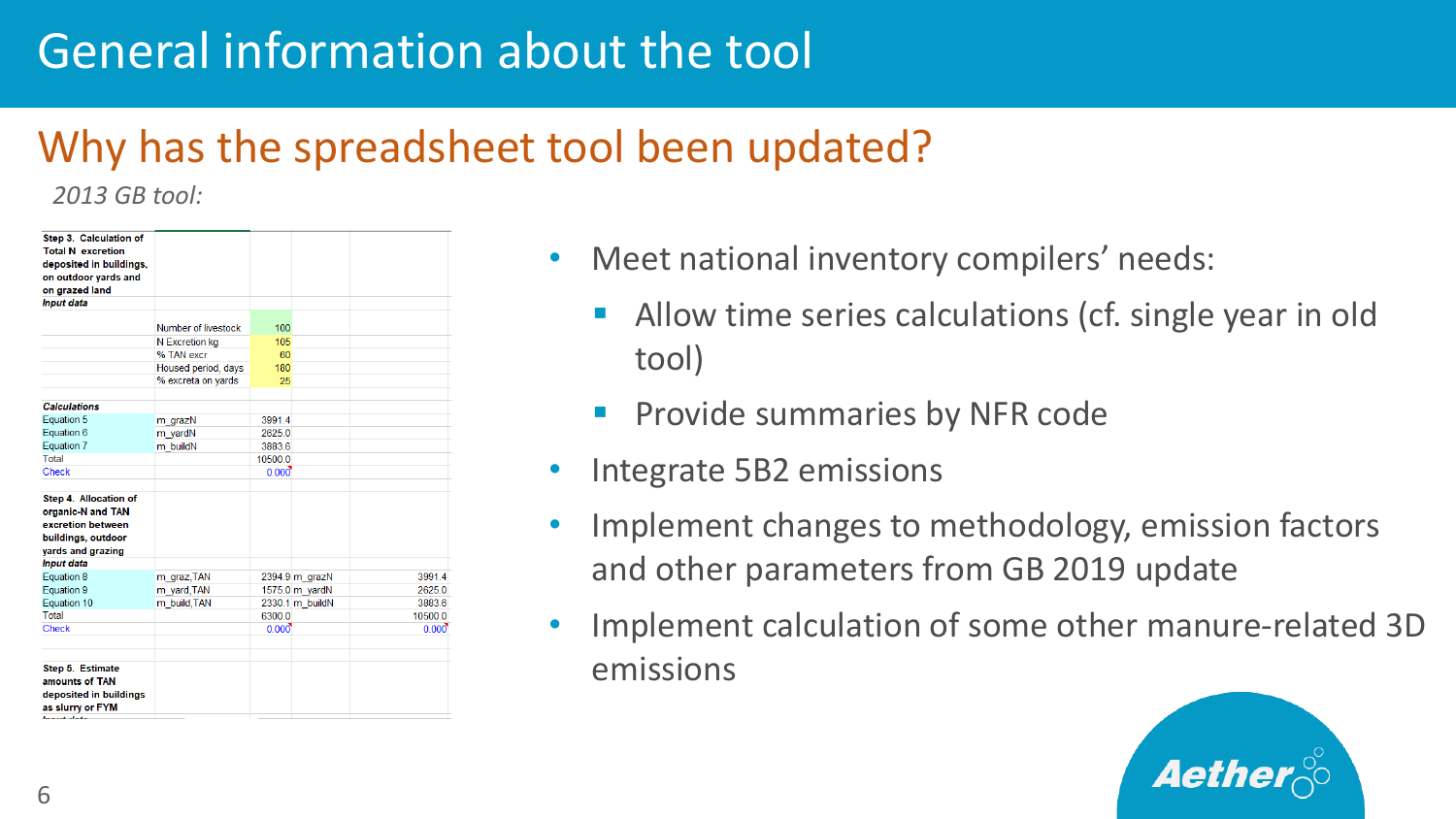## Where to find it

https://www.eea.europa.eu/publications/emep-eea-guidebook-2019/part-b-sectoralguidance-chapters/4-agriculture/manure-management-n-flow-tool/view

- 3. Agriculture
	- 3.B Manure management 2019 [1.4 MB]
	- . 3 D Crop production and agricultural soils 2019 [977.0 KB]
	- Manure Management N-flow tool [1.9 MB]
	- 3.D.f-3.I Use of pesticides and limestone 2019 [412.4 KB]
	- . 3.F Field burning of agricultural residues 2019 [478.6 KB]
- 5 Macto

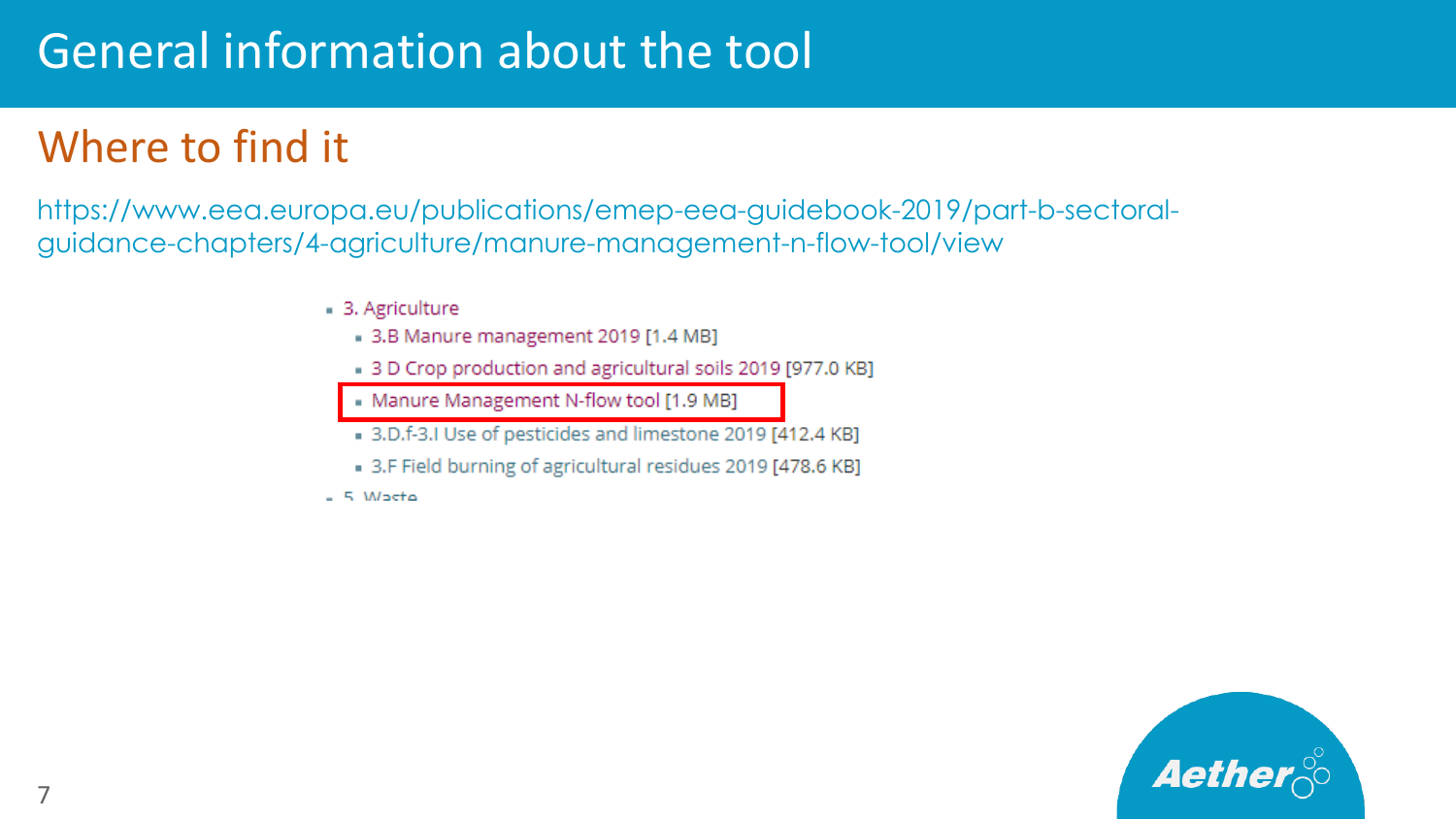### Scope of the spreadsheet tool

*Livestock manure-related emissions (figure 2.1 in GB2019)*



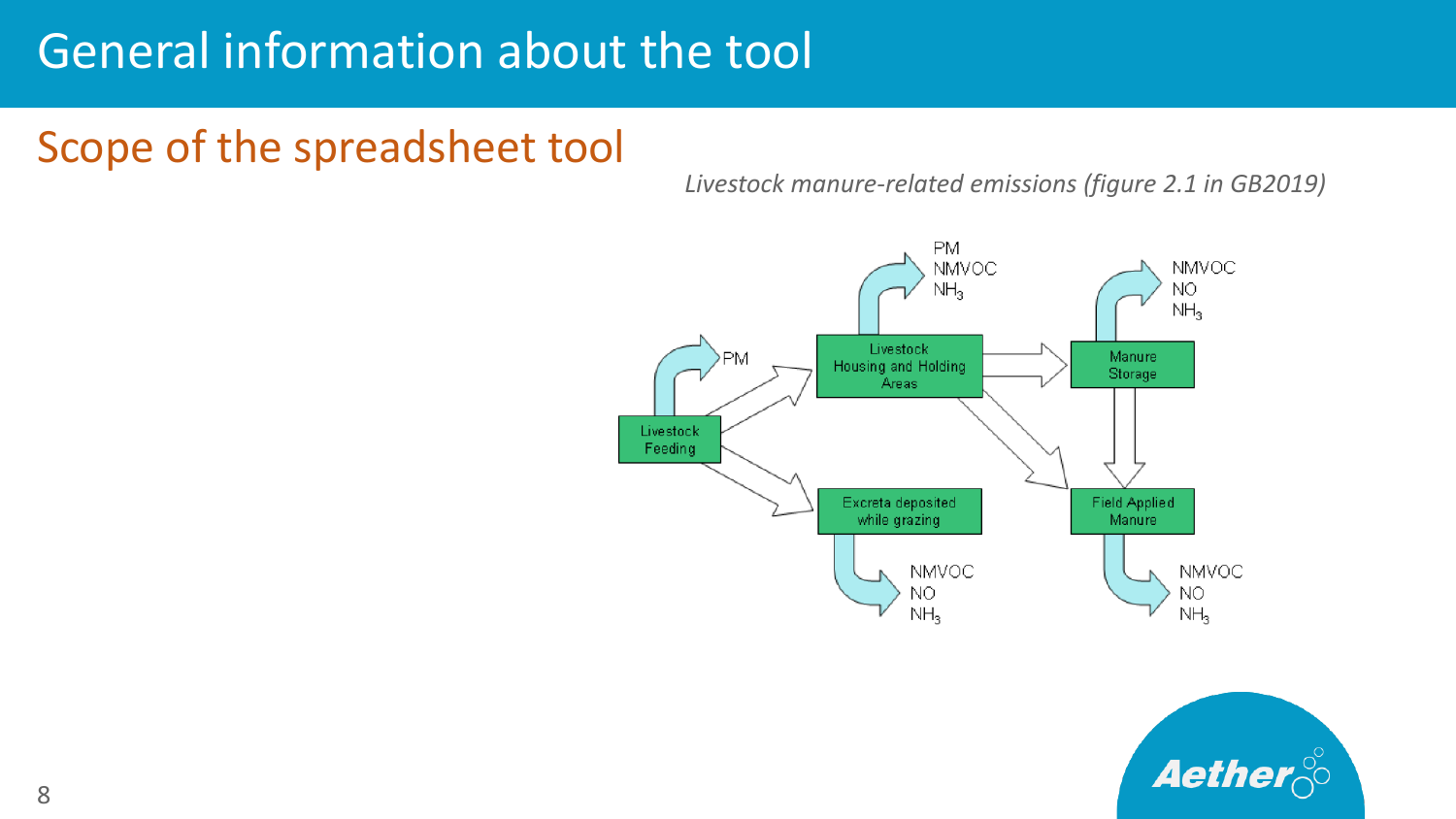## Scope of the spreadsheet tool

*Included:*

- $\checkmark$  3B Emissions from housing and manure storage (NH<sub>3</sub>,  $NO<sub>x</sub>$  and  $N<sub>2</sub>O$ )
- $\checkmark$  3Da2a Emissions Manure application to soils (NH<sub>3</sub>, NO<sub>x</sub> and  $N_2O^*$ )
- $\checkmark$  3Da3 Emissions from Urine and dung deposited whilst grazing (NH<sub>3</sub>, NO<sub>x</sub> and N<sub>2</sub>O \*)
- $\checkmark$  5B2 Emissions from anaerobic digestion facilities (NH<sub>3</sub>) only)\*

*\*Additional to algorithm presented in GB 2019*

*Livestock manure-related emissions (figure 2.1 in GB2019)*



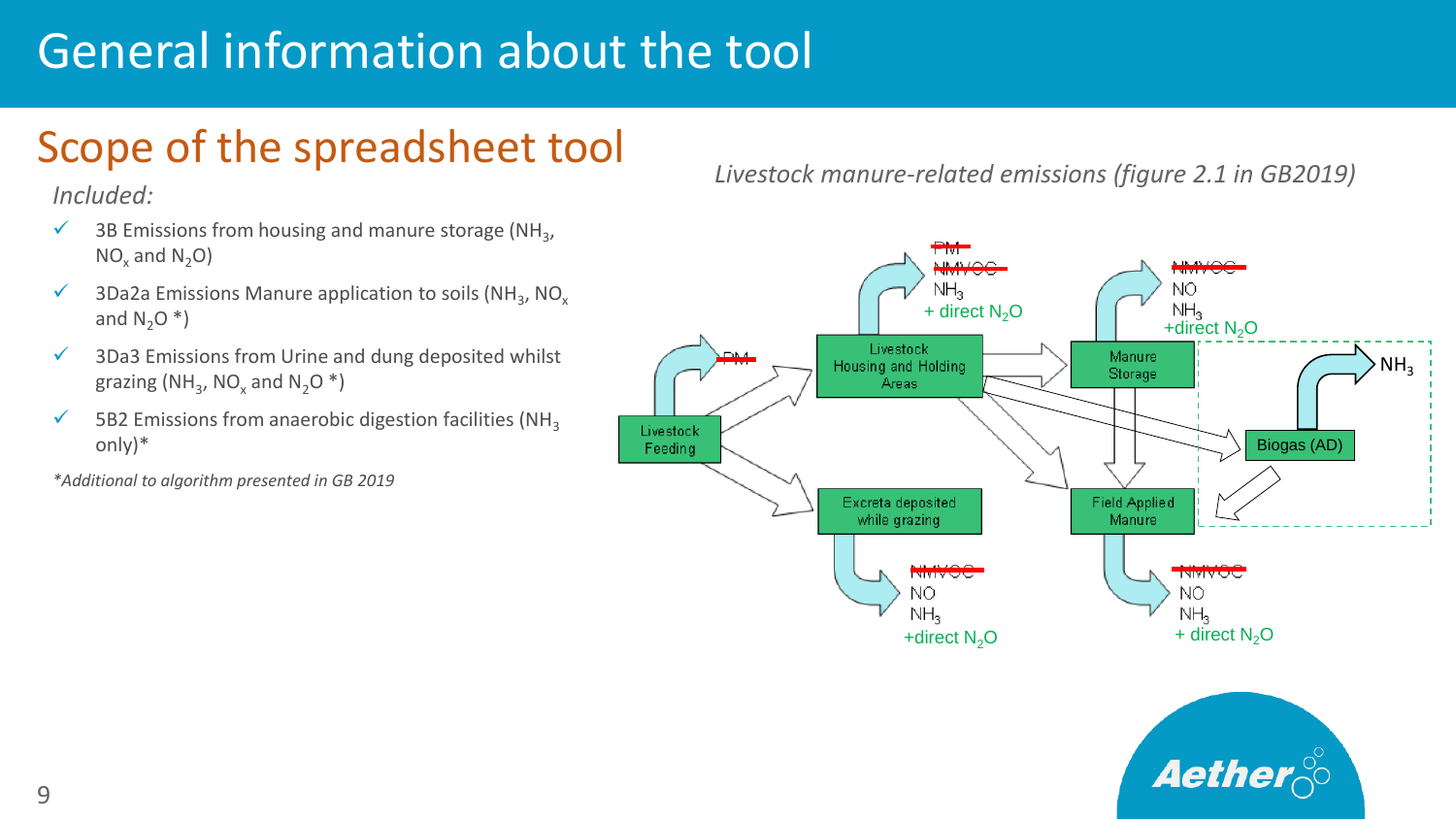## Scope of the spreadsheet tool

*Included:*

- $\checkmark$  3B Emissions from housing and manure storage (NH<sub>3</sub>,  $NO<sub>x</sub>$  and  $N<sub>2</sub>O$ )
- $\checkmark$  3Da2a Emissions Manure application to soils (NH<sub>3</sub>, NO<sub>x</sub> and  $N_2O^*$ )
- $\checkmark$  3Da3 Emissions from Urine and dung deposited whilst grazing (NH<sub>3</sub>, NO<sub>x</sub> and N<sub>2</sub>O \*)
- $\checkmark$  5B2 Emissions from anaerobic digestion facilities (NH<sub>2</sub>) only)\*

*\*Additional to algorithm presented in GB 2019*

*Not Included in current version:*

- X Other GHGs, PM, NMVOC, **Indirect N2O emissions**
- X Emissions from other 3D subcategories:
	- $X$  Synthetic fertilisers, sewage sludge and other organic f
	- X Crop residues and cultivated crops
	- X Use of pesticides, farm-level operations, off-farm storage + handling
- X Other kinds of summary information (e.g. total N applied to fields from all livestock)

*Livestock manure-related emissions (figure 2.1 in GB2019)*



10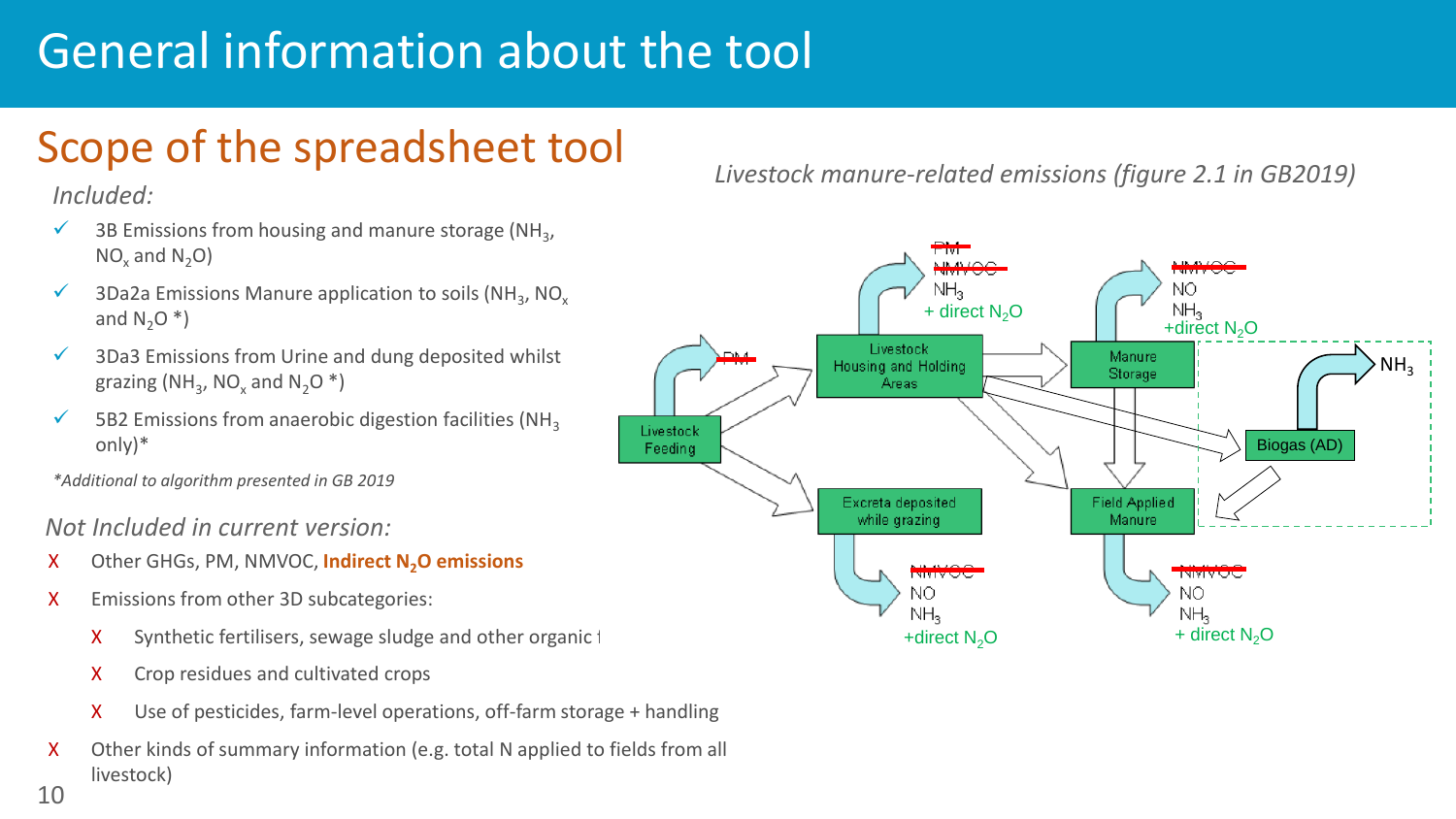# Over to Rosie...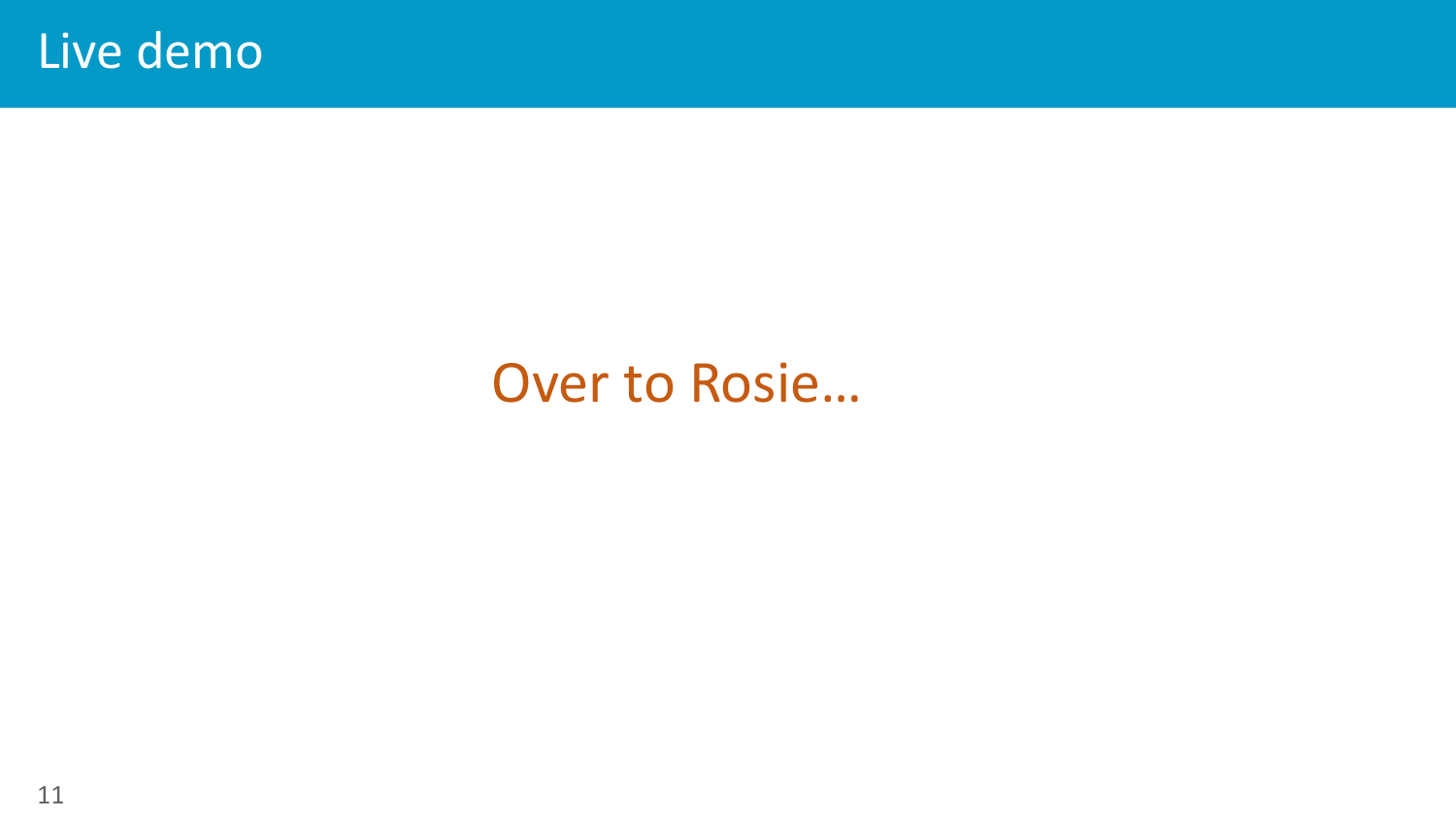## Question and answer session

?